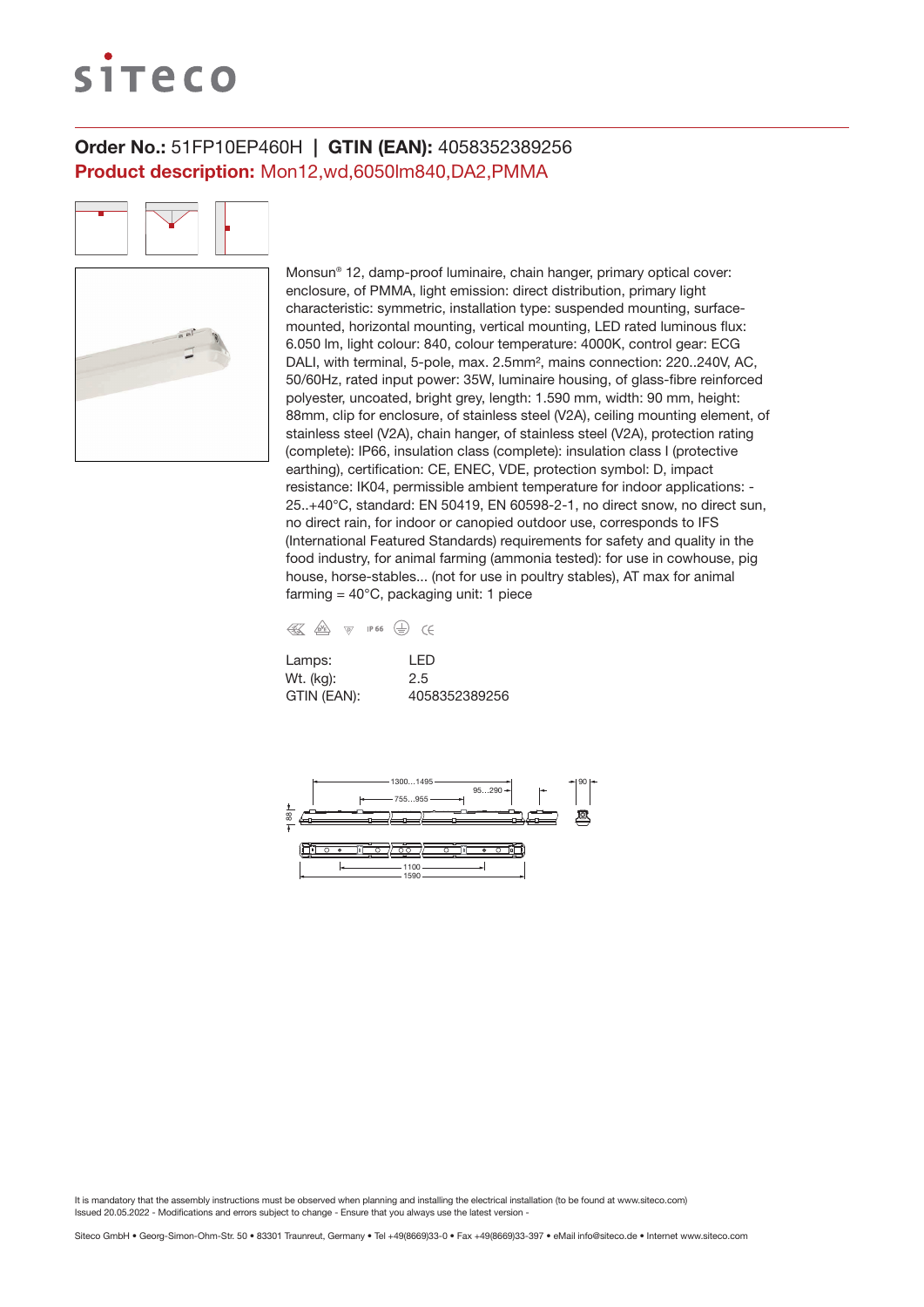# **siteco**

# Order No.: 51FP10EP460H | GTIN (EAN): 4058352389256 Detailed technical description: Mon12,wd,6050lm840,DA2,PMMA



#### Key data

- Product type: damp-proof luminaire
- Product name: Monsun® 12
- Order No.: 51FP10EP460H

## Lighting technology | Lamps | Control gear

## Component 1

## Lighting technology:

- Cover: enclosure
- Beam angle: wide distribution
- Symmetry: symmetric distribution
- Light emission: direct distribution

#### Lamps:

- Lamps: with LED
- Rated luminous flux: 6050lm
- Luminous efficacy: 175lm/W
- Colour temperature: 4000K
- Colour rendering index: CRI > 80
- Light colour: 840
- SDCM (Standard Deviation of Colour Matching): MacAdam  $\leq$  3 SDCM (initial)
- Rated input power: 35W
- Supplement: halogen-free wiring, without flicker

### Operating device:

- Control gear: ECG DALI
- Control: DALI 2

#### Certificates, Standards

- Protection rating: IP66
- Insulation class: insulation class I (protective earthing)
- Impact resistance: IK04
- Protection symbol: D
- Temperature range (operation): 25..+40°C
- Supplement: corresponds to IFS (International Featured Standards) requirements for safety and quality in the food industry, for indoor or canopied outdoor use, no direct snow, no direct sun, no direct rain, for animal farming (ammonia tested): for use in cowhouse, pig house, horse-stables... (not for use in poultry stables), AT max for animal farming  $= 40^{\circ}$ C
- Standard: EN 50419, EN 60598-2-1
- Certification, designation: CE, ENEC, VDE

#### Material, Colour

- luminaire housing: glass-fibre reinforced polyester, uncoated, bright grey, incl. chain hanger
- Colour specification: bright grey
- clip for enclosure: stainless steel (V2A)
- Quantity: 10 piece
- ceiling mounting element: stainless steel (V2A), ceiling mounting included
- Quantity: 2 piece
- chain hanger: stainless steel (V2A)
- Quantity: 2 piece
- Cover: enclosure of PMMA

#### **Mounting**

- Mounting method, mounting location: suspended mounting, surfacemounted, horizontal mounting, vertical mounting, to the ceiling, to the wall, to the Licross® mounting rail
- Arrangement: single/continuous arrangement
- Supplement: luminaire includes fixing accessories for ceiling surface mounting; for other types of installation: please order mounting accessories separately

#### Electrical connection

- Connection: terminal, 5-pole, max. 2.5mm²
- Nominal voltage: 220..240V, 50/60Hz, AC

#### Dimensions, Weight

- Length: 1590mm
- Width: 90mm
- Height: 88mm
- Weight: 2.5kg

#### Service life

— Rated service life: 100000h (L80/B50) at AT = 25°C, 70000h (L80/B50) at AT = 35°C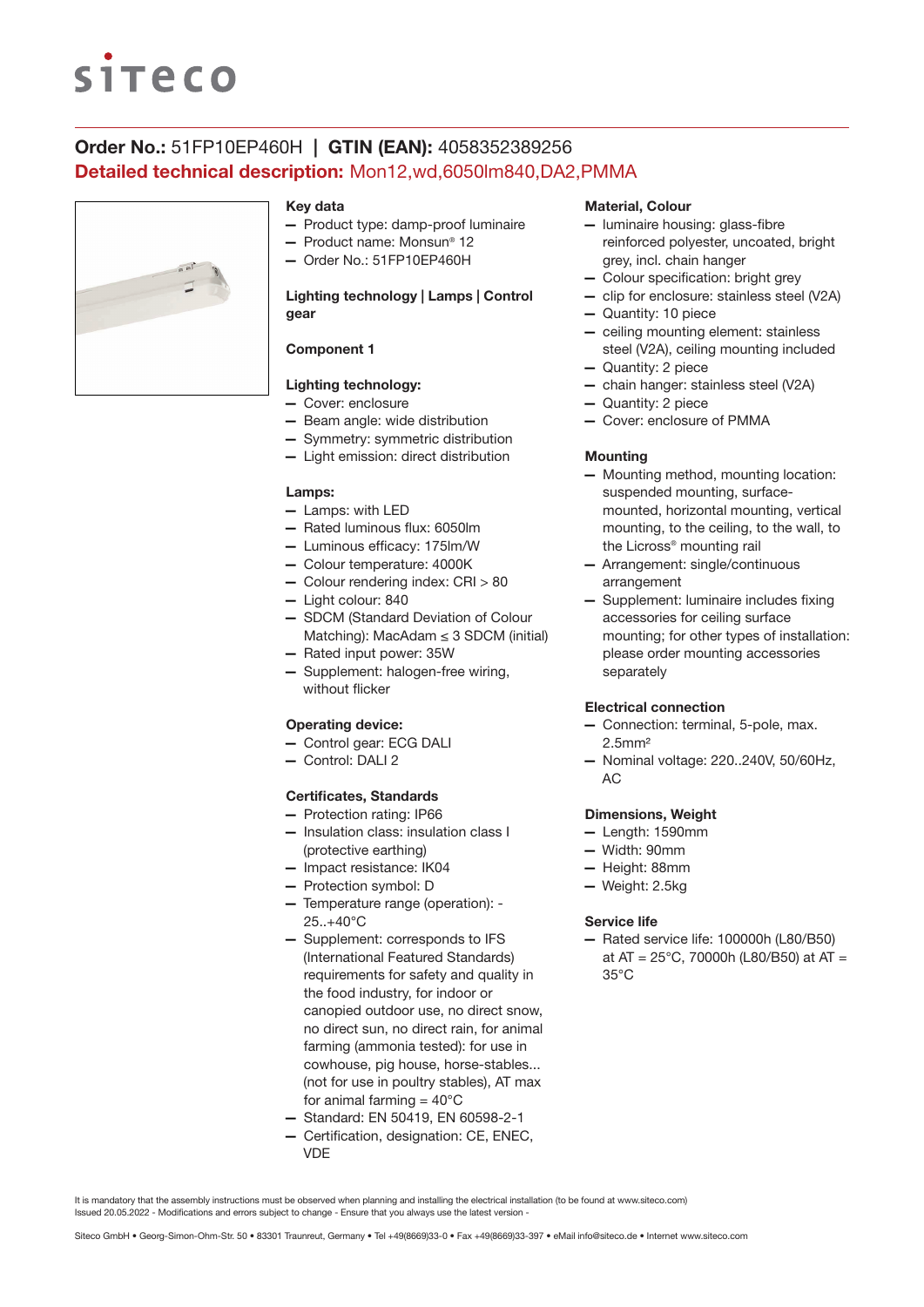

# Order No.: 51FP10EP460H | GTIN (EAN): 4058352389256 Dimensions: Mon12,wd,6050lm840,DA2,PMMA